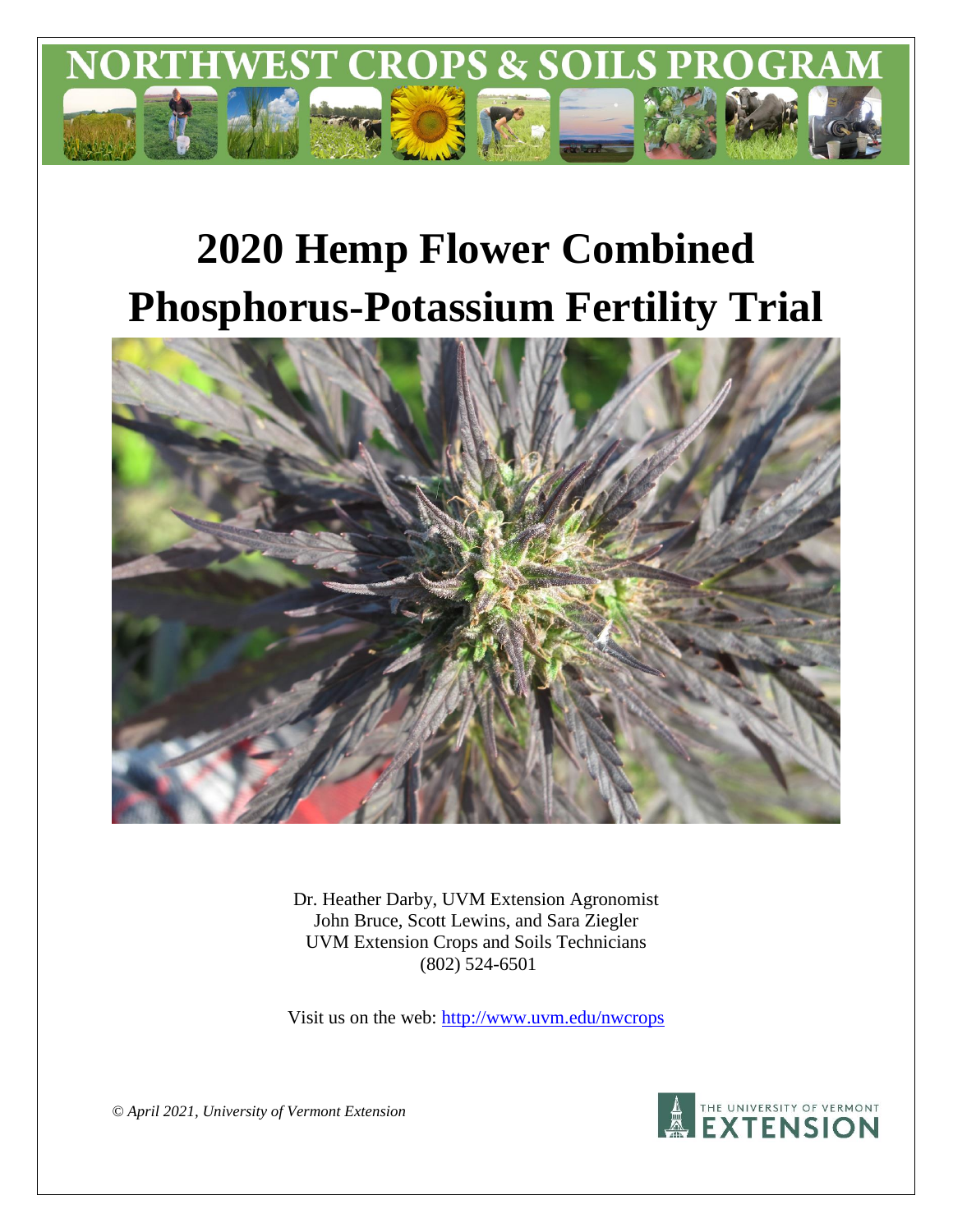#### **2020 HEMP FLOWER COMBINED PHOSPHORUS-POTASSIUM FERTILITY TRIAL**

Dr. Heather Darby, University of Vermont Extension heather.darby[at]uvm.edu

Hemp is a non-psychoactive variety of *Cannabis sativa* L. The crop is one of historical importance in the U.S. and re-emerging worldwide importance as medical providers and manufacturers seek hemp as a renewable and sustainable resource for a wide variety of consumer and industrial products. Hemp grown for all types of end-use (health supplement, fiber, and seed) contains less than 0.3% tetrahydrocannabinol (THC). Some hemp varieties intended to produce a health supplement contain relatively high concentrations of a compound called cannabidiol (CBD), potentially 10-15%. The compound CBD has purported benefits such as relief from inflammation, pain, anxiety, seizures, spasms, and other conditions. The CBD compound is the most concentrated in the female flower buds of the plant, however, it is also in the leaves and other plant parts as well.

To produce hemp for flower, the plant is generally grown intensively as a specialty crop and the flowers are cultivated for maximum growth. The various cannabinoids and terpenes concentrated in the flower buds are often extracted and incorporated into topical products (salves, lip balm, lotion) and food and is available in pill capsules, powder form, and more, which can be found in the market today. To help farmers succeed, agronomic research on hemp is needed in the United States. University of Vermont in partnership with [CASE Institute](https://www.caseinstitute.org/) (https://www.caseinstitute.org/), evaluated the impact of five different combinations of phosphorus (P) and potassium (K) rates on the growth habit, yield, flower quality, and whole plant nutrient concentration of hemp.

## **MATERIALS AND METHODS**

The trial was initiated at Borderview Research Farm in Alburgh, Vermont (Table 1) and the experimental design was a randomized complete block design with four replications. Plots consisted of five plants spaced 5' apart in the row and plot treatments consisted of five phosphorus (P) and potassium (K) application rates including a Control (0 lbs ac<sup>-1</sup>). Application rates included the following combinations of P-K rates, 40-44, 60-66, 80-88, 100-110, and 0-0 lbs ac-1 .

| Location                  | <b>Borderview Research Farm</b>    |
|---------------------------|------------------------------------|
|                           | Alburgh, VT                        |
| Soil type                 | Benson rocky silt loam, 3-5% slope |
| Previous crop             | Winter Canola                      |
| <b>Plot size</b>          | $5' \times 20'$                    |
| <b>Plant spacing (ft)</b> | $5' \times 5'$                     |
| <b>Plant material</b>     | Seedling                           |
| <b>Planting date</b>      | $9-Jun$                            |
| <b>Harvest date</b>       | 1-Oct                              |

|  | Table 1. Agronomic information for the hemp variety trial, Alburgh, VT, 2020. |  |  |  |  |
|--|-------------------------------------------------------------------------------|--|--|--|--|
|  |                                                                               |  |  |  |  |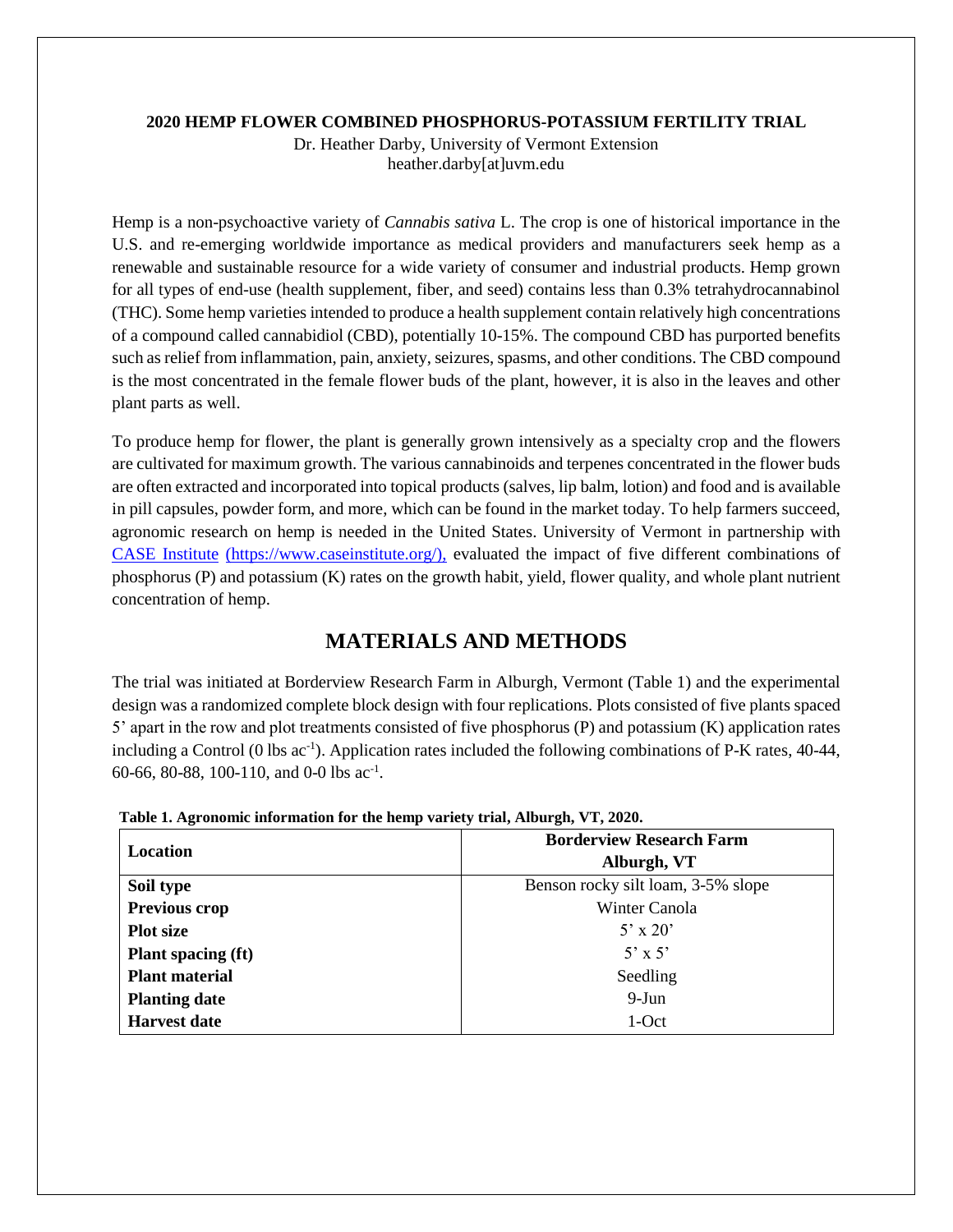The 4-week-old hemp seedlings (variety Lifter) were transplanted on 9-Jun into a seed bed prepared with conventional tillage. A cover crop mixture of crimson clover and annual ryegrass was planted between rows on 15-Jun.

Plots received the P-K fertility rates in split applications over a seven-day period during peak flower formation starting on 2-Sep in the form of P-K 13/14 (0-10-11) specialty fertilizer from Canna Solutions (Los Angeles, CA) applied directly to individual plants (Table 2).

**Table 2. Daily hemp P-K rates applied during flower initiation (0-10-11).**

| <b>Treatment</b>                | Daily application<br>rate  |
|---------------------------------|----------------------------|
| $\rm{lbs}$ P-K ac <sup>-1</sup> | $\alpha$ gal <sup>-1</sup> |
| Control                         | 0                          |
| 40-44                           | 123                        |
| 60-66                           | 248                        |
| 80-88                           | 371                        |
| 100-110                         | 612                        |

Irrigation was applied on a weekly basis at a rate of 8000 gallons of water per acre delivered via drip tape. Irrigation duration and amount was modified based on weekly rainfall. Prior to harvest, plant height and width were measured from all harvested plants in each plot. From each plot, flower samples were taken from the top 8" of colas and were analyzed in UVM's testing lab (Burlington, VT) for cannabinoid profiles.

For each plant harvested, the whole plant weight was recorded. On 1-Oct, all plants were harvested and were broken down into smaller branched sections and larger "fan" or "sun" leaves were removed by hand, while smaller leaves were left attached since they subtend from the flower bract. Remaining stems were then bucked using the BuckmasterPro Bucker (Maple Ridge, BC,



**Image 1. Centurion Pro Gladiator Trimmer (Maple Ridge, BC, Canada).**

Canada) and remaining leaf material and buds were collected. Wet bud and leaf material was then run through the Centurion Pro Gladiator Trimmer (Maple Ridge, BC, Canada) (Image 1).

Wet bud weight and unmarketable bud weight were recorded. The flower buds were then dried at 80<sup>°</sup> F or ambient temperature with airflow until dry enough for storage without molding. A subsample of flower bud from each plot was dried in a small dehydrator and wet weights and dry weights were recorded in order to calculate the percent moisture of the flower buds. The percent moisture at harvest was used to calculate dry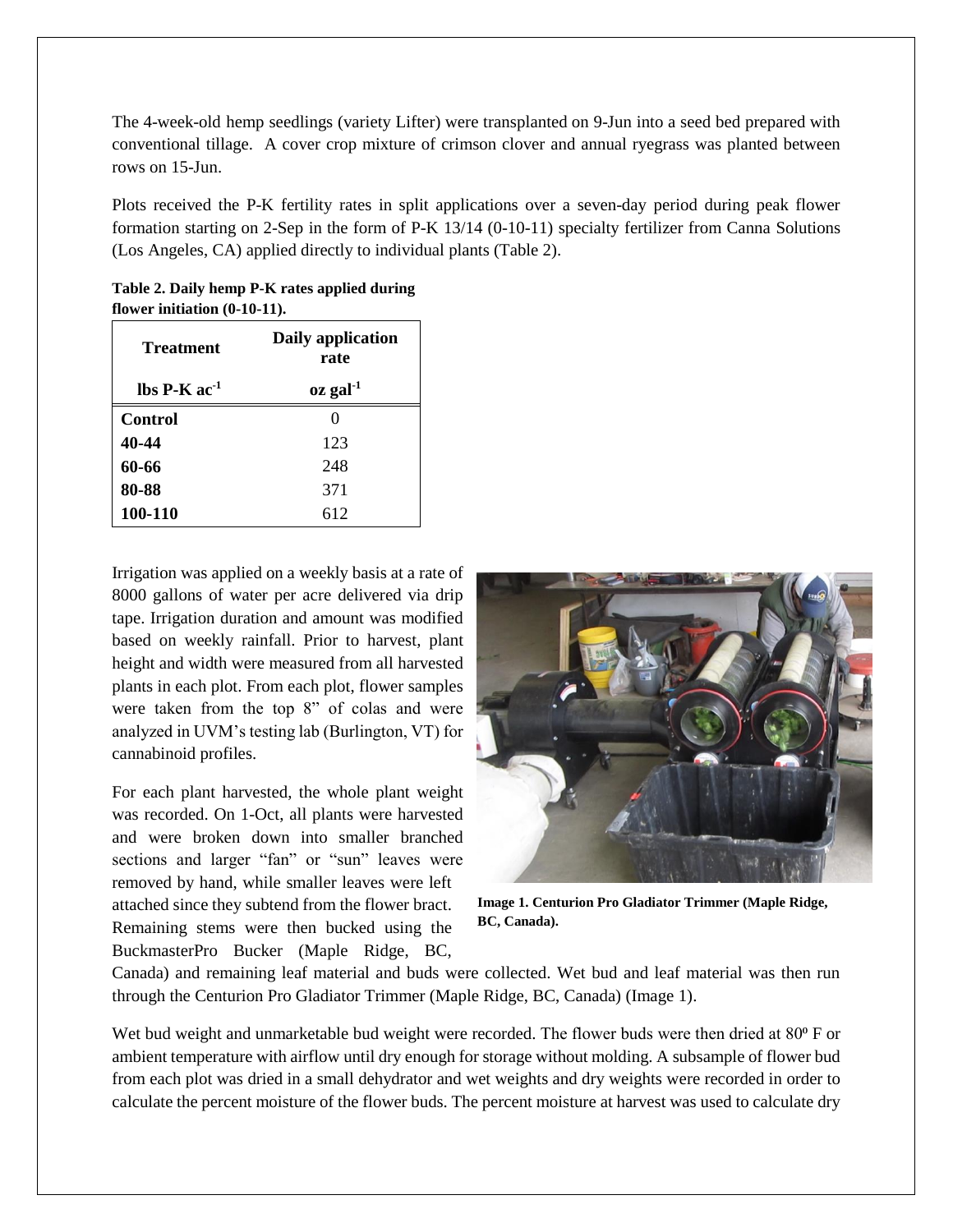matter yields. Metrics were collected for each of the two harvested plants within each plot and a plot average was calculated.

After harvest (1-Oct) one plant per plot was harvested and chipped to be analyzed for whole plant nutrient concentrations. A subsample of chipped plants was taken, dried, and sent to Dairy One in Ithaca, NY for nutrient analysis.

Yield data and stand characteristics were analyzed using mixed model analysis using the mixed procedure of SAS (SAS Institute, 1999). Replications within the trial were treated as random effects, and treatments were treated as fixed. Treatment mean comparisons were made using the Least Significant Difference (LSD) procedure when the F-test was considered significant ( $p<0.10$ ).

Variations in yield and quality can occur because of variations in genetics, soil, weather, and other growing conditions. Statistical analysis makes it possible to determine whether a difference among treatments is real or whether it might have occurred due to other variations in the field. At the bottom of each table a p-value is presented for each variable that showed statistical significance (p-value  $\leq 0.10$ ). In this case, the difference between two treatments within a column is equal to or greater than the least significant difference (LSD) value and you can be sure that for 9 out of 10 times, there is a real difference between the two treatments. In this example, treatment C is significantly different from treatment A but not from treatment B. Treatment B and treatment C have share the same letter 'a' next to their yield value, to indicate that these results are statistically similar. The difference between treatment C and treatment B is equal to 1.5, which

is less than the LSD value of 2.0. This means that these treatments did not differ in yield. The difference between treatment C and treatment A is equal to 3.0, which is greater than the LSD value of 2.0. This means that the yields of these treatments were significantly different from one another. The letter 'b' next to treatment A's yield value shows that this value is significantly different from treatment B and treatment C, which have the letter 'a' next to their value.

| <b>Treatment</b>           | Yield            |
|----------------------------|------------------|
| А                          | 6.0 <sub>b</sub> |
| B                          | 7.5a             |
| C                          | 9.0a             |
| LSD (p-value $\leq 0.10$ ) | 2.0              |

Participants of State Hemp Programs intending to grow should acknowledge state and federal regulations regarding hemp production and registration. Growers must register within their intended state for production and must adhere to most current or active rules and regulations for production within a grower's given state. Regulations are subject to change from year to year with the development and approval of proposed program rules and it is important to note that regulations may vary across state lines and may be impacted by pending federal regulations. Please refer to the following link for a detailed outline of proposed rules in Vermont. Additional information regarding the Vermont Agency of Agriculture, Food and Markets (VAAFM) Hemp Program can be found on the VAAFM website here:

[https://agriculture.vermont.gov/public-health-agricultural-resource-management-division/hemp-program.](https://agriculture.vermont.gov/public-health-agricultural-resource-management-division/hemp-program)

## **RESULTS**

Seasonal precipitation and temperature were recorded with a Davis Instrument Vantage Pro2 weather station, equipped with a WeatherLink data logger at Borderview Research Farm in Alburgh, VT (Table 3).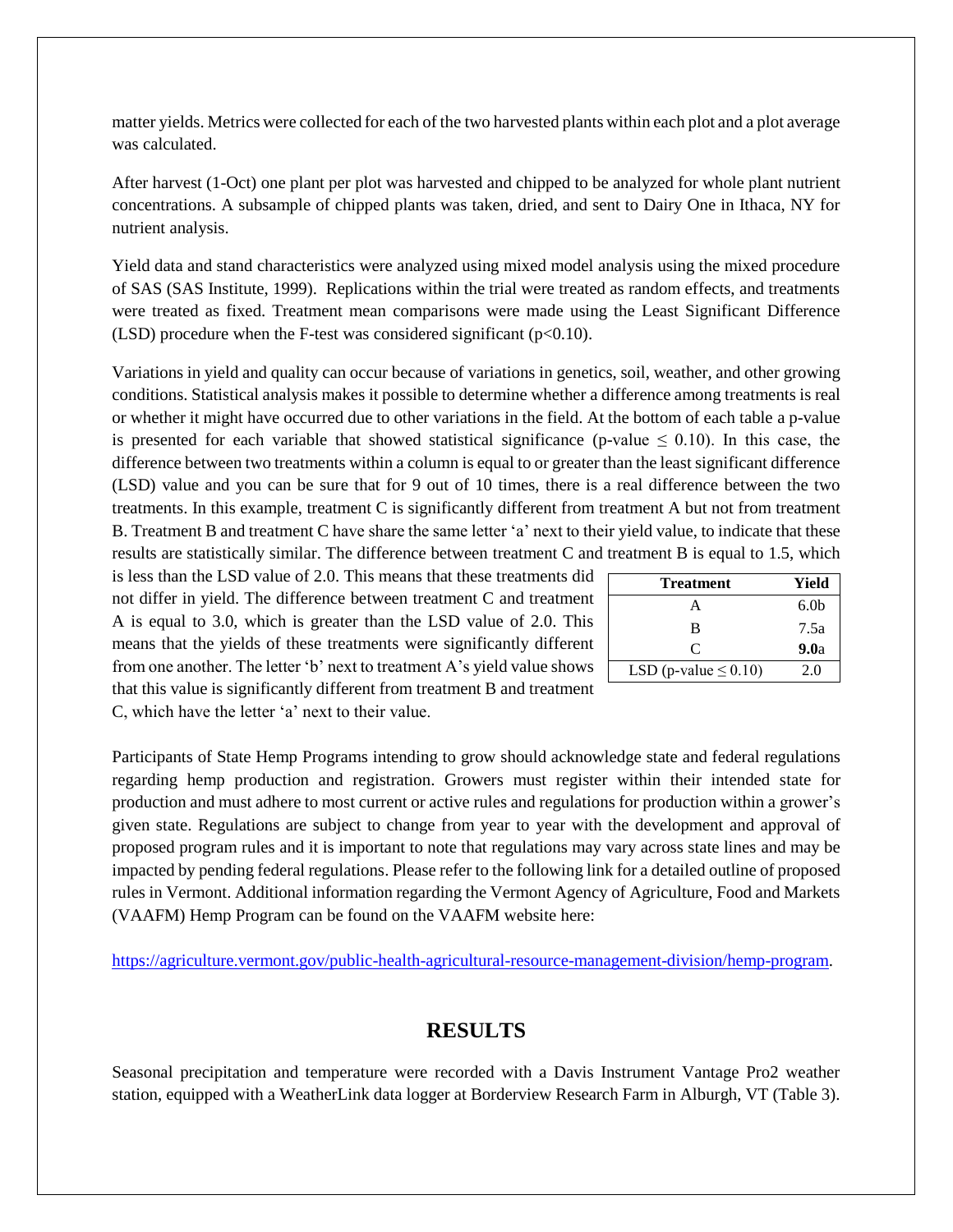The growing season was defined by hot and dry conditions throughout the summer months, punctuated by a handful of larger, infrequent rain events seen largely in August. June was especially dry during the transplant and establishment period for our hemp trials with below average precipitation in much of the growing season. Average temperatures during the growing period were 4.11 degrees higher than the 30 year average for the season with a 5.5% higher growing degree day accumulation for the year.

| Alburgh, VT                       | June    | July    | August | September | October |
|-----------------------------------|---------|---------|--------|-----------|---------|
| Average temperature $(^{\circ}F)$ | 66.9    | 74.8    | 68.8   | 59.2      | 48.3    |
| Departure from normal             | 1.08    | 4.17    | 0.01   | $-1.33$   | 0.19    |
|                                   |         |         |        |           |         |
| Precipitation (inches)            | 1.86    | 3.94    | 6.77   | 2.75      | 3.56    |
| Departure from normal             | $-1.77$ | $-0.28$ | 2.86   | $-0.91$   | 0.00    |
|                                   |         |         |        |           |         |
| Growing Degree Days (Base 50°F)   | 516     | 751     | 584    | 336       | 126     |
| Departure from normal             | 35      | 121     | 2      | $-24$     | -6      |

**Table 3. Seasonal weather data collected in Alburgh, VT, 2020.**

Based on weather data from a Davis Instruments Vantage Pro2 with WeatherLink data logger. Historical averages are for 30 years of NOAA data (1981-2010) from Burlington, VT.

There was a significant difference in plant heights across treatments with highest values observed in the 100-110 lbs ac<sup>-1</sup> at 164cm, yet was statistically similar to the Control, 40-44, and 80-88 lbs ac<sup>-1</sup> treatments. Lowest observed values were seen in the 60-66 lbs ac<sup>-1</sup> treatment at 152 cm. There were no significant differences seen in total plant weight.

**Table 4. Hemp whole plant weight, height, and width, Alburgh, VT, 2020.**

| Treatment                         | Plant height |     | Plant weight |  |  |  |
|-----------------------------------|--------------|-----|--------------|--|--|--|
| $\text{lbs}$ P-K ac <sup>-1</sup> | cm           |     | lbs          |  |  |  |
| Control                           | 156          | ab† | 14.8         |  |  |  |
| 40-44                             | 153          | ab  | 15.2         |  |  |  |
| $60 - 66$                         | 152          | h   | 15.3         |  |  |  |
| 80-88                             | 157          | ab  | 14.8         |  |  |  |
| 100-110                           | 164          | a   | 15.4         |  |  |  |
| LSD(0.10) <sub>1</sub>            | 11.2         |     | <b>NS¥</b>   |  |  |  |
| <b>Trial Mean</b>                 | 156          |     | 15.1         |  |  |  |

†Within a column treatments marked with the same letter were statistically similar (p=0.10).

**‡**LSD – Least significant difference at p=0.10.

**¥**NS – No significant difference between treatments.

Total bud weight, leaf weight, and stem weight were measured at harvest to further evaluate growth characteristics of each P-K application rate (Table 5). In general, plants across treatments appeared to be fairly uniform in growth habit with little to no observable difference in appearance. Overall the P-K rates did not seem to consistently impact the percentage of stem, flower, and leaf when compared to the control.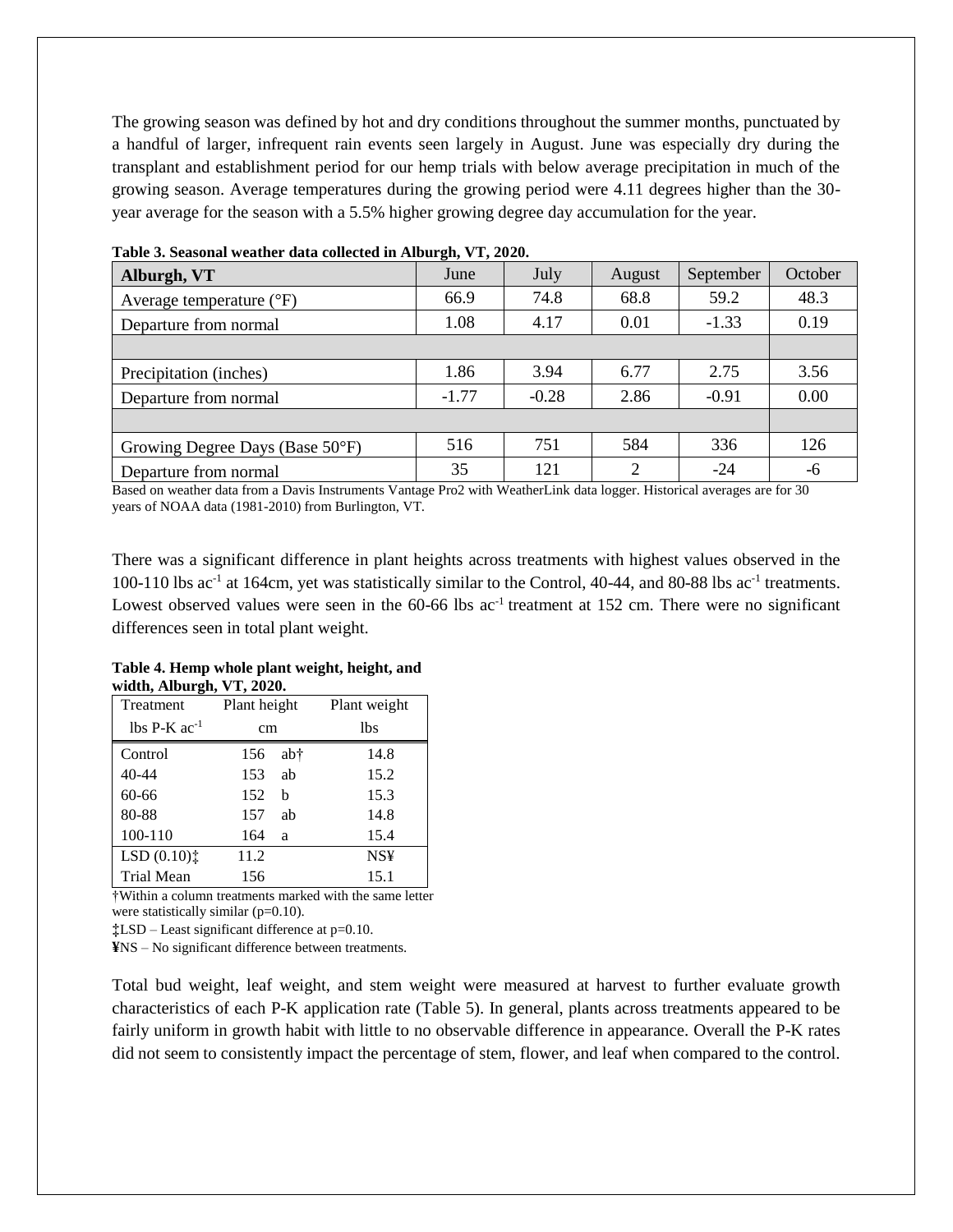| Treatment                                | Stem<br>weight            |    | <b>Stem</b><br>weight |              | Flower<br>weight          |    | Flower<br>weight |              | Leaf<br>weight            | Leaf weight | Bud:stem |              | Leaf:stem       |              |
|------------------------------------------|---------------------------|----|-----------------------|--------------|---------------------------|----|------------------|--------------|---------------------------|-------------|----------|--------------|-----------------|--------------|
| $\text{lbs} \text{ P-K} \text{ ac}^{-1}$ | $lbs$ plant <sup>-1</sup> |    | $\%$                  |              | $lbs$ plant <sup>-1</sup> |    | %                |              | $lbs$ plant <sup>-1</sup> | $\%$        |          |              |                 |              |
| Control                                  | 3.88                      | b† | 26.2                  | - b          | 5.75                      | ab | 39.1             | ab           | 5.13                      | 34.7        | 1.33     | ab           | L <sub>33</sub> | ab           |
| $40 - 44$                                | 5.75                      | a  | 37.2                  | <sub>a</sub> | 5.50                      | b  | 36.1             | <sub>b</sub> | 3.99                      | 26.7        | 0.880    | bc           | 0.880           | bc           |
| 60-66                                    | 4.10                      | ab | 27.3                  | - b          | 5.73                      | ab | 37.4             | <sub>b</sub> | 5.48                      | 35.4        | 1.34     | a            | 1.34            | a            |
| 80-88                                    | 4.73                      | ab | 31.7                  | ab           | 6.30                      | a  | 42.5             | a            | 3.78                      | 25.8        | 0.857    | $\mathbf{c}$ | 0.857           | $\mathbf{c}$ |
| 100-110                                  | 4.48                      | ab | 29.5                  | ab           | 5.98                      | ab | 39.0             | ab           | 4.90                      | 31.5        | 1.09     | abc          | 1.09            | abc          |
| $LSD(0.10)$ :                            | 1.69                      |    | 9.69                  |              | 0.636                     |    | 4.56             |              | <b>NS¥</b>                | <b>NS</b>   | 0.450    |              | 0.45            |              |
| Trial Mean                               | 4.59                      |    | 30.4                  |              | 5.85                      |    | 38.8             |              | 4.65                      | 30.8        | 1.10     |              | 1.10            |              |

#### **Table 5. Hemp plant growth metrics, Alburgh, VT, 2020.**

 $\dagger$ Within a column treatments marked with the same letter were statistically similar ( $p=0.10$ ).

**‡**LSD – Least significant difference at p=0.10.

**¥**NS – No significant difference between treatments.

At harvest, a composite subsample of flower materials was collected from each plot and dried down to determine flower dry matter and calculate dry matter flower yields (Table 6). Unmarketable flower material was also recorded for each plant which included any diseased or otherwise undesirable plant flower tissue. There were significant differences in unmarketable flower material with the highest amount of unmarketable flower observed in the control plot at  $0.0062$  lbs plant<sup>-1</sup> alongside the lowest P-K treatment  $(40-44 \text{ lbs} ac^{-1} \text{ P-K})$  at  $0.0058 \text{ lbs} \text{ plant}^{-1}$ . Dry matter was also significantly different across treatments with highest dry matter observed in the control plot once again, and lowest observed in the 80-88 P-K treatment at 23.6%. Overall, yields did not appear to be impacted by P-K treatments and there were not significant differences across the control and supplemental inputs.

| Treatment                         | Unmarketable<br>flower    | Dry matter $\epsilon$ | Dry matter yields             | Yield at 8% moisture     |
|-----------------------------------|---------------------------|-----------------------|-------------------------------|--------------------------|
| $\text{lbs}$ P-K ac <sup>-1</sup> | $lbs$ plant <sup>-1</sup> | $\frac{0}{0}$         | $\text{lbs}$ ac <sup>-1</sup> | $\ln$ s ac <sup>-1</sup> |
| Control                           | 0.0062<br>at              | 25.7<br><sub>a</sub>  | 2562                          | 2784                     |
| 40-44                             | 0.0058<br>a               | 25.4<br>ab            | 2416                          | 2626                     |
| 60-66                             | 0.0000<br>b               | 24.8<br>ab            | 2456                          | 2669                     |
| 80-88                             | 0.0017<br>b               | 23.6<br>$\mathbf{b}$  | 2553                          | 2775                     |
| 100-110                           | 0.0000<br>b               | ab<br>25.4            | 2624                          | 2852                     |
| LSD(0.10)                         | 0.0051                    | 1.99                  | <b>NS¥</b>                    | <b>NS</b>                |
| Trial Mean                        | 0.0027                    | 25.0                  | 2522                          | 2741                     |

#### **Table 6. Hemp flower bud yield, Alburgh, VT, 2020.**

†Within a column treatments marked with the same letter were statistically similar (p=0.10). Top performers are in **bold.** 

**‡**LSD – Least significant difference at p=0.10.

**¥**NS – No significant difference between treatments.

**€**Dry matter yield is reported at 0% moisture.

Whole plant nutrient analysis was obtained by chipping one whole plant per plot and drying down plant material before subsampling and processing. Each plot was analyzed for primary and secondary plant nutrients (Table 7). Across the eleven analyzed nutrients, significant differences in plant nutrient analysis were observed in potassium, phosphorus, manganese, and zinc. Highest values for potassium and phosphorus were observed in the 100-110 lbs ac<sup>-1</sup> treatment at 1.99% potassium and 0.676% phosphorus. Highest applications rates of phosphorus and potassium appeared to increase overall concentration in plants for those two primary nutrients. Similarly, highest values of manganese were seen in the 100-110 and 80-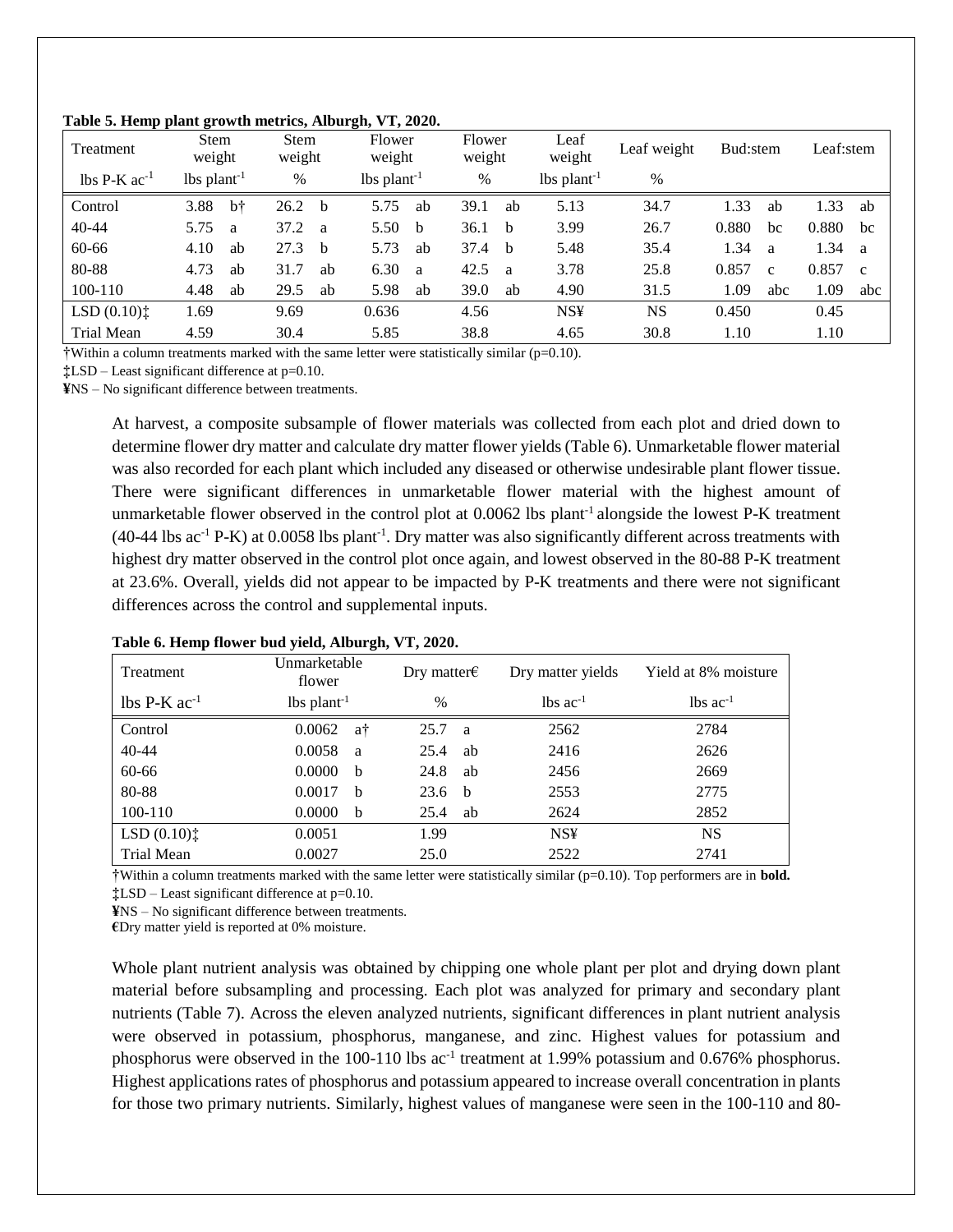88 lbs P-K ac<sup>-1</sup> treatments with highest observed value seen in the 100-110 lbs P-K ac<sup>-1</sup> treatment at 81.8 ppm.

| Treatment                  | Nitrogen      | Potassium |              | Phosphorus    |              | Calcium   | Magnesium |
|----------------------------|---------------|-----------|--------------|---------------|--------------|-----------|-----------|
| lbs $P-K$ ac <sup>-1</sup> | $\frac{0}{0}$ | $\%$      |              | $\frac{0}{0}$ |              | $\%$      | $\%$      |
| Control                    | 2.56          | 1.70      | bc†          | 0.574         | bc           | 2.19      | 0.259     |
| $40 - 44$                  | 2.62          | 1.82      | abc          | 0.651         | ab           | 2.10      | 0.281     |
| 60-66                      | 2.46          | 1.65      | $\mathbf{c}$ | 0.539         | $\mathbf{c}$ | 2.16      | 0.253     |
| 80-88                      | 2.77          | 1.85      | ab           | 0.575         | bc           | 2.29      | 0.273     |
| 100-110                    | 2.77          | 1.99      | a            | 0.676         | a            | 2.39      | 0.281     |
| $LSD(0.10)$ :              | <b>NS¥</b>    | 0.18      |              | 0.080         |              | <b>NS</b> | <b>NS</b> |
| Trial Mean                 | 2.63          | 1.80      |              | 0.603         |              | 2.22      | 0.269     |

| Table 7. Whole hemp plant nutrient analysis. Alburgh, VT, 2020. |  |
|-----------------------------------------------------------------|--|
|-----------------------------------------------------------------|--|

†Within a column treatments marked with the same letter were statistically similar (p=0.10).

**‡**LSD – Least significant difference at p=0.10.

**¥**NS – No significant difference between treatments.

**Table 7 cont. Whole hemp plant nutrient analysis. Alburgh, VT, 2020.**

| Treatment                  | Carbon     | Manganese |              | Iron      | Copper    | Boron     | Zinc |    |
|----------------------------|------------|-----------|--------------|-----------|-----------|-----------|------|----|
| lbs $P-K$ ac <sup>-1</sup> | $\%$       | ppm       |              | ppm       | Ppm       | Ppm       | ppm  |    |
| Control                    | 19.9       | 66.0      | bc†          | 317       | 11.5      | 26.8      | 35.1 | Ab |
| $40 - 44$                  | 19.7       | 76.3      | ab           | 424       | 13.8      | 28.5      | 41.4 | A  |
| 60-66                      | 20.9       | 63.0      | $\mathbf{C}$ | 256       | 9.12      | 26.6      | 32.1 | B  |
| 80-88                      | 18.2       | 77.5      | a            | 609       | 13.8      | 27.9      | 35.1 | Ab |
| 100-110                    | 18.2       | 81.8      | a            | 309       | 10.5      | 28.4      | 38.9 | Ab |
| $LSD(0.10)$ :              | <b>NS¥</b> | 11.0      |              | <b>NS</b> | <b>NS</b> | <b>NS</b> | 7.65 |    |
| Trial Mean                 | 19.4       | 72.9      |              | 383       | 11.7      | 27.6      | 36.5 |    |

†Within a column treatments marked with the same letter were statistically similar (p=0.10). Top performers are in **bold. ‡**LSD – Least significant difference at p=0.10.

**¥**NS – No significant difference between treatments.

Each plot was also analyzed for cannabinoid profiles (Table 8). Given the application method, there appeared to be no impact of fertility treatments on the cannabinoid profiles for any of the analyzed compounds. There were no significant differences across treatments within the trial.

|  |  | Table 8. Hemp P-K fertility cannabinoid profiles, Alburgh, VT, 2020. |  |  |
|--|--|----------------------------------------------------------------------|--|--|
|  |  |                                                                      |  |  |

| Treatment      | CBDA      | CBD       | D <sub>9</sub> -THC | THCA  | Total<br><b>THC</b> | Total<br><b>CBD</b> | $CBD$ :<br><b>THC</b> |
|----------------|-----------|-----------|---------------------|-------|---------------------|---------------------|-----------------------|
| lbs P-K acre-1 | $\%$      | %         | $\%$                | %     | $\%$                | %                   | %                     |
| Control        | 15.8      | 0.851     | 0.081               | 0.507 | 0.525               | 14.7                | 28.1                  |
| 40-44          | 19.1      | 0.982     | 0.092               | 0.609 | 0.626               | 17.7                | 28.3                  |
| 60-66          | 17.3      | 0.953     | 0.088               | 0.558 | 0.578               | 16.2                | 28.0                  |
| 80-88          | 15.2      | 0.866     | 0.078               | 0.476 | 0.495               | 14.2                | 28.8                  |
| 100-110        | 14.9      | 0.807     | 0.064               | 0.475 | 0.480               | 13.9                | 29.6                  |
| Trial mean     | 16.5      | 0.892     | 0.080               | 0.525 | 0.541               | 15.3                | 28.5                  |
| LSD(0.10)      | <b>NS</b> | <b>NS</b> | <b>NS</b>           | NS    | <b>NS</b>           | <b>NS</b>           | <b>NS</b>             |

NS – No significant difference between treatments.